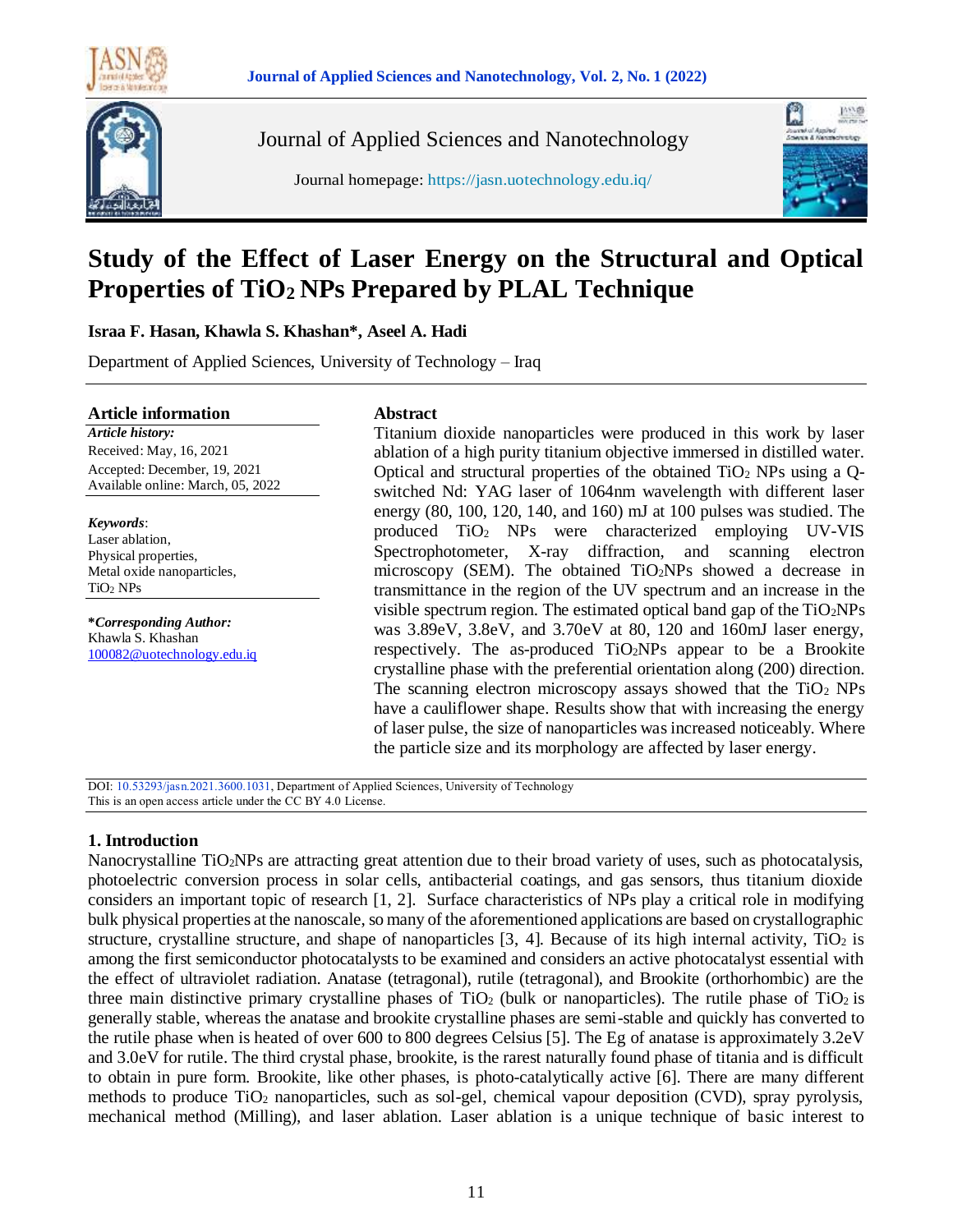fabricating TiO<sup>2</sup> nanoparticles in the liquid phase, and also a promising technique for handling nonmaterial production by quick reactive quenching of ablated species at the interface of plasma-liquid.

The PLAL method for preparing nanoparticles from a solid target in a liquid medium has a number of advantages. Firstly, is the low cost of ablation environment-keeping devices. Secondly, it does not use chemical substances. Thirdly, it creates free-contamination nanoparticles without polluting the environment [7]. Many researchers have focused on the preparation of  $TiO<sub>2</sub>$  nanoparticles, for instance; A. Singh, et al. [8] have used pulsed laser ablation to prepare  $TiO<sub>2</sub>$  nanoparticles in water and reported the influence of laser power on generated  $TiO<sub>2</sub>NPs$ . They found that the generated TiO<sup>2</sup> NPs showed an increase in the yield NPs with increasing laser power. Also, V.A. Zuñiga-Ibarra, et al. [9] used pulsed Nd: YAG laser with a 532 nm wavelength in their study, black  $TiO<sub>2</sub>$ nanoparticles were created by irradiating white TiO<sub>2</sub> nanoparticles in water. Recently, Amir R. Sadrolhossini et al. [10] have used laser ablation techniques to create titanium oxide nanoparticles in an aqueous solution containing carbon quantitative points. The prepared sample was utilized to detect sugar and the sample's sensitivity. Where glucose was detected more readily than other sugars. The detection limit was 0.01 parts per million. More, recently N. Pashazadeh Kan et al. [11] have prepared  $TiO<sub>2</sub>$  nanoparticles in water using the PLAL method and investigated the effect of SDS incorporation.

In the PLAL technique, a laser (in pulsed operating mode) irradiates a highly pure target immersed in a liquid to synthesis particles of different sizes. Cavitation bubbles form due to the water optical breakdown via the pulsed laser, which the generation and growth of NPs carry out inside. Upon the breakdown of the cavitation bubble, such nanoparticles released into the surrounding solvent forming a suspension of NPs [12]. Due to the abundance of numerous lasers, no definite outcomes on the influence of the parameters of the laser, such as laser density and laser energy, on the product of the synthesis of TiO<sub>2</sub> nanoparticles. The aim of this research is to satisfy this study gap by experimental examination of disparity in the synthesis yield of nanoparticles. In the current research, we determined how the laser energy affects the physical properties of the prepared TiO<sub>2</sub> nanoparticles.

# **2. Experimental Procedure**

### **Colloidal NPs Synthesis:**

A 99.99% pure titanium (Ti) target was used to synthesis TiO2NPs in deionized water by a nanosecond pulsed laser. A Ti plate was placed in the bottom of a glass vessel (see Figure 1) the distilled water level over the target is approximately 3ml. A pulsed Q-switched Nd: YAG laser parameters are shown in Table 1. The laser ablation process in deionized water was continuous for 10 minutes. Since water absorbs significantly at a wavelength of 1064 nm, the impact of the water level of the laser beam intensity and focal length were considered and recalculated. During laser irradiation of the Ti objective, the plume of plasma is clearly visible with a naked eye. This is due to the ablation process.

| <b>Laser</b> beam | <b>Parameters</b>          | <b>Value</b>                      |
|-------------------|----------------------------|-----------------------------------|
|                   | Wavelength $(\lambda)$     | $1064 \text{ nm}$                 |
|                   | Repetition rate            | 1Hz                               |
|                   | pulse duration             | 9 <sub>ns</sub>                   |
|                   | Beam diameter              | $2.4 \text{ mm}$                  |
|                   | built-in lens focal length | $120 \text{ mm}$                  |
|                   | Laser pulse energy         | $(80, 100, 120, 140, and 160)$ mJ |
|                   | No. of pulses              | 100 pulse                         |
|                   | Ablation time              | 10 minutes                        |
|                   |                            |                                   |
| <b>Materials</b>  | Target                     | Titanium metal                    |
|                   | Liquid                     | De-ionized water                  |

**Table 1:** Laser beam parameters used in preparation of TiO<sub>2</sub> nanoparticles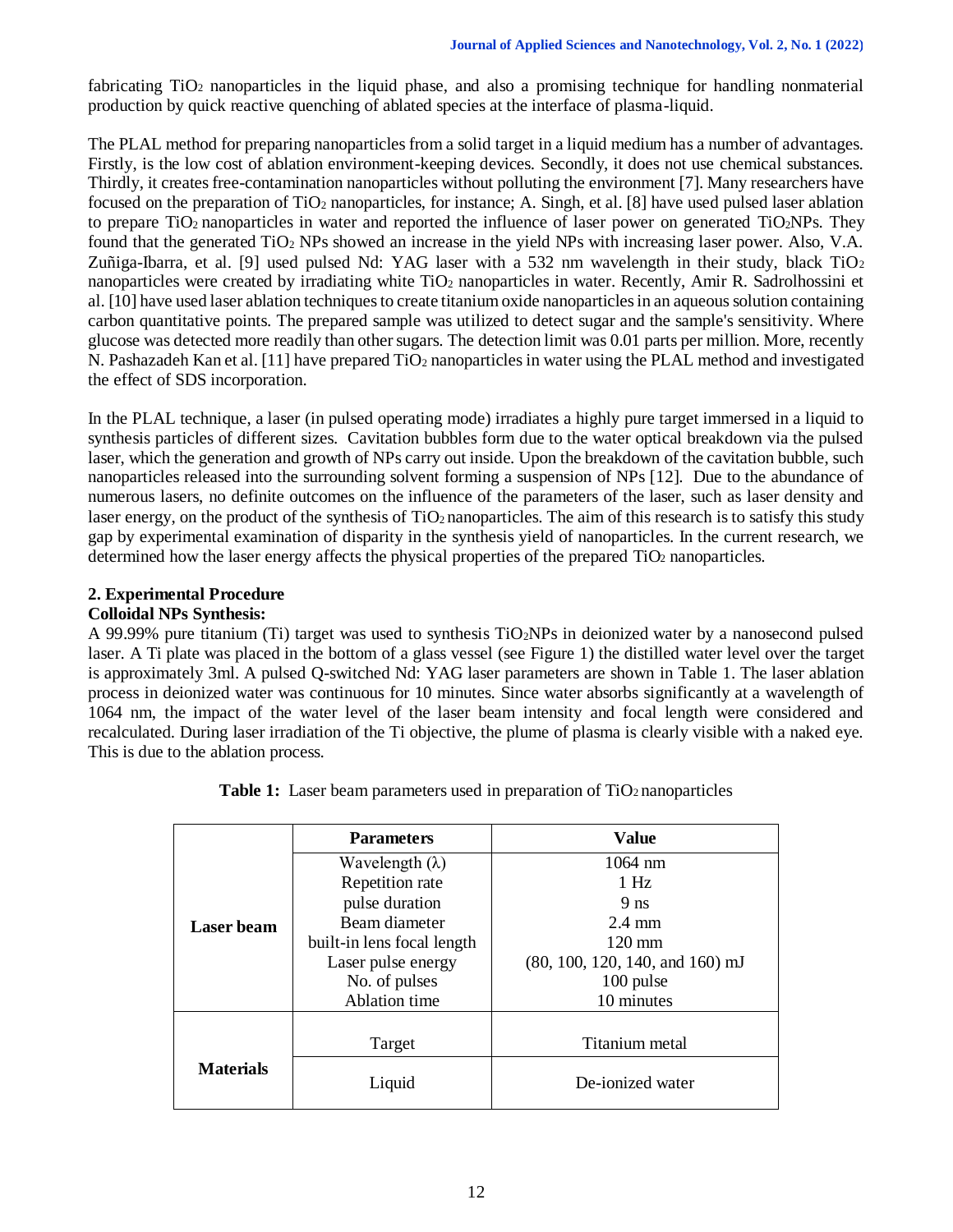

**Figure 1**: A schematic representation of ablation process of titanium target in water by laser [10].

# **3. Characterization of TiO<sup>2</sup> NPs**

# **3.1. Nanoparticles Concentration in Deionized Water**

**T**o estimate the amount of content ablated, a 4-digit sensitive scale was utilized. It was calculated by weighing the objective firstly before the ablation process and secondly after the completion. This process is repeated each laser energy. Following the ablation procedure, the target was dried before being weighed. The quantity of the ablated mass  $( \Delta M )$  is:

$$
\Delta M (mg) = mb - ma \dots (1)
$$

Where *mb* is target mass before ablation process and *ma* is target mass after ablation process.

The mass concentration was found by:

Mass concentration = 
$$
\Delta M / \text{liquid criterion (mg / ml)}
$$
 .........(2)

### **3.2. UV-Visible Spectroscopy**

The UV–visible absorption spectra of as-prepared titanium oxide colloid by laser in water within the spectral range (200-1100nm) were registered and examined using a dual-beam UV-VIS spectrophotometer (model SP-3000 Plus, OPTIMA). The optical properties of the NPs solution were tested by using an optical cell (quartz) with an optical path of 1cm.

# **3.3. X-ray Diffraction (XRD)**

X-Ray diffraction (XRD) measurements of the metal oxide nanoparticles solution were performed using a (Philips PW) Cu-K radiation source at 2 angles= (20-80) degree. X-Ray diffraction is a method for determining a material's phase. The sample for X-ray assay was prepared by dropping of solution on a glass substrate and then dried in the air environment. The Scherer formula was used to measure the grain size from the distance of the XRD peaks. [13].

# $D = 0.94 \lambda / \beta \cos \theta$  ………... (3)

Where λ is the X-ray wavelength (1.54060 Å), *β* the full-width at half maximum of diffraction line in radian, and  $\theta$  is diffraction angle.

### **4. Results and Discussion**

### **4.1. Mass Concentrations**

Figure 2 describes the laser energy effect on the mass concentration of TiO2NPs in distilled water (calculated using equations (1  $\&$  2)), where laser energy was altered from 80 to 160 mJ for 10 minutes of ablation. The concentration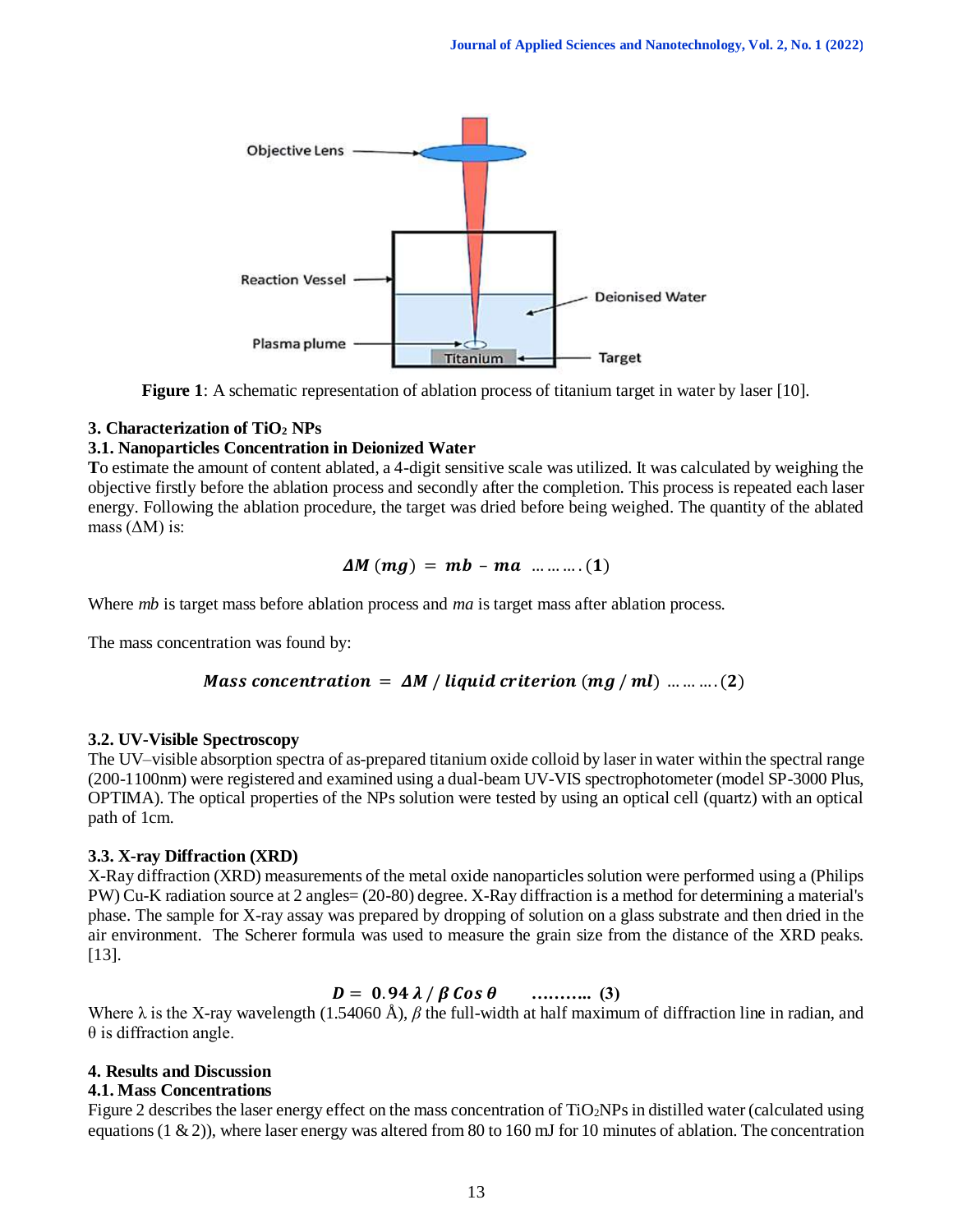of NPs in the suspension, increased gradually with increasing laser energy, as shown in figure2. This is may be attributed to the increase evaporation of the target due to the increase surface temperature results from an increase in laser energy.



**Figure 2:** Mass concentration of ablated TiO<sub>2</sub> NPs versus laser energy.

The amount of generated NP is affected by factors correlated with the target's optical and thermal properties, such as light absorption on the target surface, reflectivity, heat energy, vapor enthalpy, boiling point, and thermal conductivity [14].

### **4.2. UV-Visible Spectroscopy**

Figure 3 shows the UV-Vis transmittance spectra of the  $TiO<sub>2</sub>$  colloidal prepared using a 1064nm laser with various laser energy (80,100,120,140, and 160) mJ at 100 pulses for a continuous ablation period of 10 minutes. UV-VIS measurements were performed at wavelengths ranging from 200 to 1100 nm. From these results, we noticed that by increasing laser energy of the ablation, the transmittance decreased in the region of the UV spectrum and increased in the region of the visible spectrum, where the light transmittance exceeded 99% in regions of the visible spectrum. Still, the samples are transparent to the visible light. This indicates that the generated  $TiO<sub>2</sub> NPs$ can be used as a photocatalytic material [15].



**Figure 3:** Transmittance spectra of the TiO<sub>2</sub> NPs colloidal synthesised with different laser energy at 100 pulses.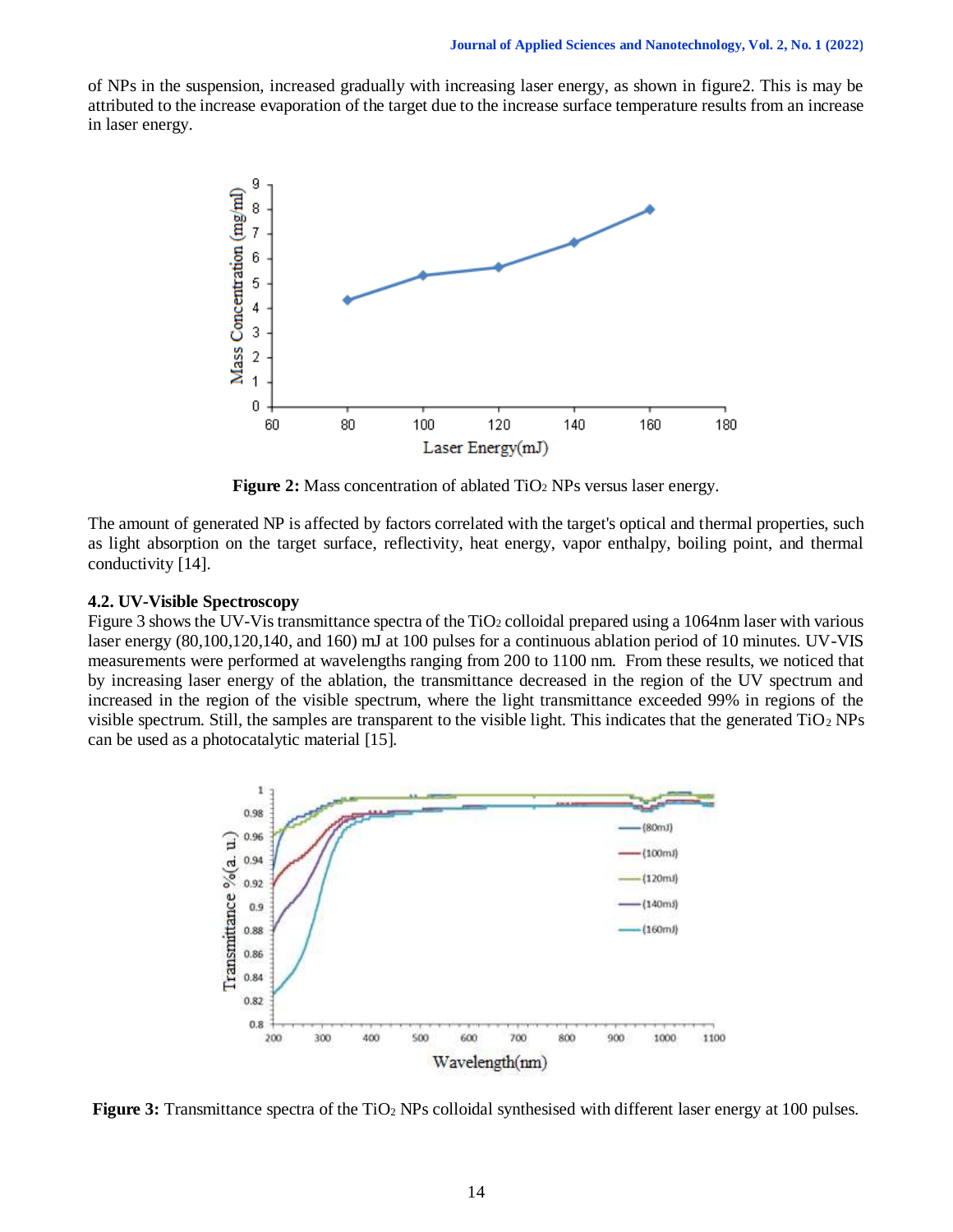Tauc's relation was used to measure the optical band gap of the produced NPs as follows [16]:

$$
(ahv)^n = K(hv - Eg)
$$
 .... .... (4)

Where  $\alpha$  is the absorption coefficient, hv is photon energy, Eg is the optical band gap of NPs, K is a constant of effective mass which associates with the valance and conduction bands, n is number that determines the type of electronic transition that leads to the absorption and takes values 2 or ½ depending whether the transition is direct or indirect respectively. The linear line obtains by drawing  $(ahu)^2$  against hu which refers to the band gap of colloids NPs after its intersection with hu-axis which shows the direct transition. The band gap values of  $TiO<sub>2</sub>$  NPs were  $(3.89, 3.8 \text{ and } 3.70)$  eV; are corresponding to theTiO<sub>2</sub> NPs prepared with  $(80,120, \text{ and } 160)$  mJ, respectively, and are greater than the TiO<sup>2</sup> bulk due to the particle size reduction caused by quantum confinement and an upsurge of surface/volume ratio [17, 18].

Figure 4 shows that as the laser energy increases, the optical band gap gets narrows. This decrease in energy gap value could be attributed to barred impurities, which resulted in donor levels of energy gaps near the conduction band get close to that at lower energies. A few TiO<sup>2</sup> nanoparticles are ablated from the target, and the monitored band gap energies at 80mJ, 120mJ, and 160mJ are 3.89eV, 3.8eV, and 3.70eV, respectively. As the laser energy increases, so does the number of nanoparticles on the target's surface, causing the shielding effect to appear near the target's surface and fragmenting the nanoparticles created in previous stages [7].



**Figure 4:** The optical band gap of TiO2NPs prepared at different laser energy (a) 80mJ (b) 120mJ, and (c) 160mJ.

### **4.3. X-ray Diffraction (XRD)**

To investigate the XRD pattern of  $TiO<sub>2</sub>$  nanoparticles, several numbers of suspensions of nanoparticles were obtained via pulsed laser ablation with various laser energies and then were deposited onto the glass substrate separately. Figure 5 shows the XRD patterns of prepared NPs. As it is obvious, a different diffraction peaks exist for nanoparticles prepared with different laser energies, and the intensity of these peaks differs between samples. The X-ray diffraction patterns of specimens show a main peak at  $2\theta=33^{\circ}$ , which is attributed to the diffraction of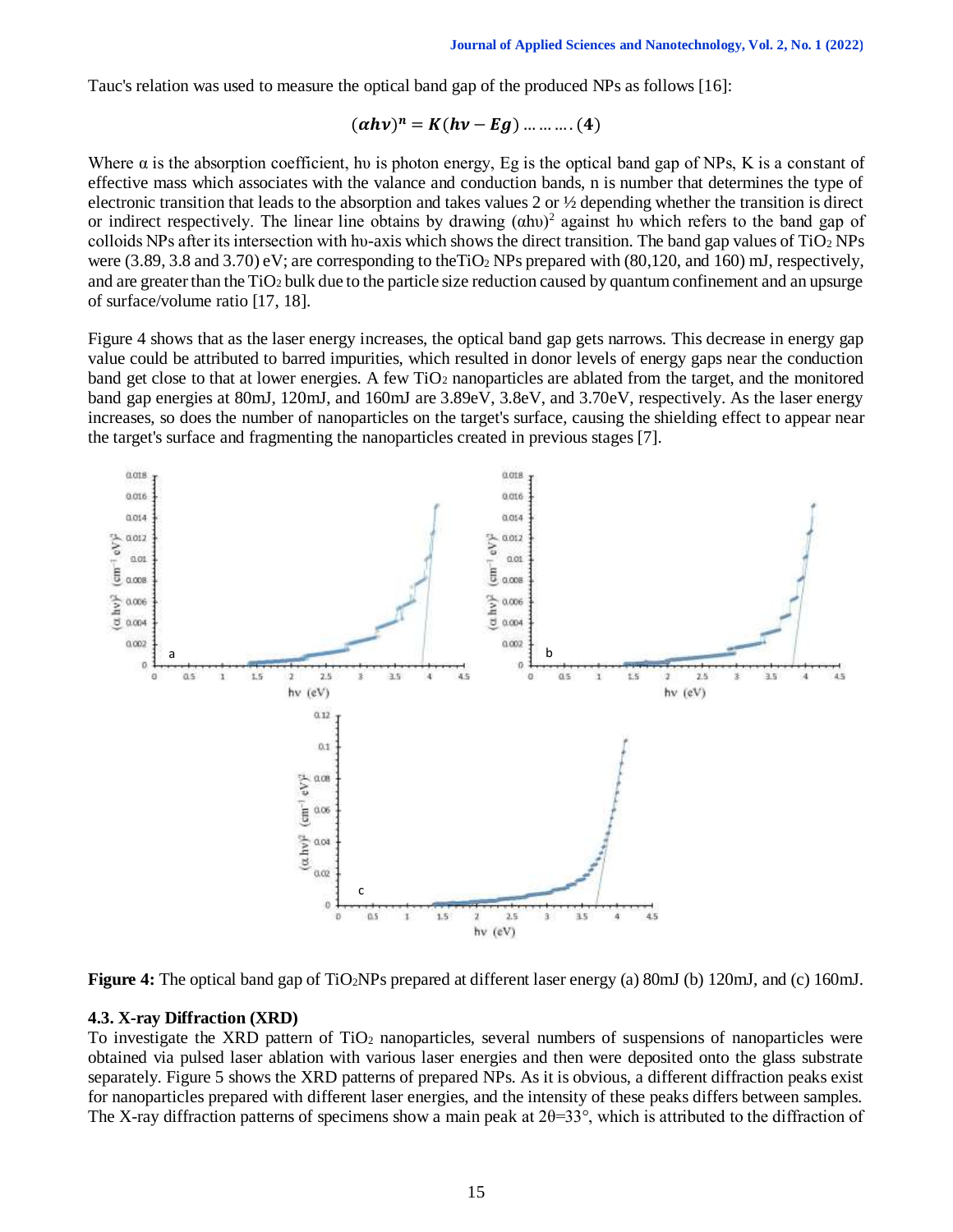X-ray photons from the crystal lattice for TiO2's Brookite phase assign to the plane of (200) [5, 19]. For all the prepared samples, Brookite phase with a small fraction of Anatase phase of a (201), (121), (200) and (400) reflection plane of some peaks were observed. The absence of the rest of the peaks compared to the standard XRD diffraction pattern can be attributed to the low concentration of the prepared nanoparticles colloidal, and it may be due to its deposition on an amorphous glass substrate. The Scherer equation (Eq. (5)) was used to calculate the average particle diameter (d) of  $TiO<sub>2</sub>$  nanoparticles in the most intense peak (200) plane.

$$
d = (0.9\lambda/\beta \cos\theta) \dots \dots \dots \dots \dots \dots (5)
$$

Where: *d* is the average crystalline size, 0.90 is the Scherrer constant,  $\lambda$  is the X-Ray wavelength of 1.54056 Å, β is full width half at maximum and  $\theta$  is the Bragg's diffraction angle. Whereas, particle size diameter of TiO<sub>2</sub> nanoparticles has been calculated to be 23.1 nm.



**Figure 5:** XRD spectra of the TiO2NPs prepared at different laser energy standard XRD peaks positions pattern of Brookite  $TiO<sub>2</sub>$  placed on x-axis

#### **4.4. Scanning Electron Microscope (SEM) Investigations**

Figure 6 shows SEM micrographs of TiO2NPs synthesized by pulsed laser ablation of the Ti target at a) 8mJ, b) 120mJ, and c) 160mJ laser energy in DIW. According to the images, the formed nanoparticles are found to be uniformly distributed and have a cauliflower-like shape with a new and distinctive shape that differs from the rest of the nanoparticle shapes resulting from the PLAL technique in previous researches; in which most of particles are connected to form a cluster of nanoparticles (Figure 6a-c). All samples were symmetric in shape with an increase in size of nanoparticles with the increase of laser energy. The increase in laser energy leads to the temperature and pressure of the plasma plume be higher. Thus, a longer period of the cavitation bubbles results in the enhancement of the formation of bigger particle via coalescence [13]. This is consistent with UV-VIS results. The primary pulses of laser can allow to generating of some nanoparticles; such NPs may suspend in the path of the subsequent incident laser pulse [20]. These formed nanoparticles can absorb the photon energy of the next strikes of laser pulses, and this effect enhances with the increase of laser energy due to the increases in the number of synthesized nanoparticles. This leads to a decrease in the intensity of the laser beam that can reach the objective as a result of the laser light absorption by such nanoparticles. The Increase of the laser energy increases the synthesize rate of the TiO<sub>2</sub> nanoparticles [21]. Thereby, the local concentration of ablated species increases sharply with such parameters due to the liquid confinement [22, 23].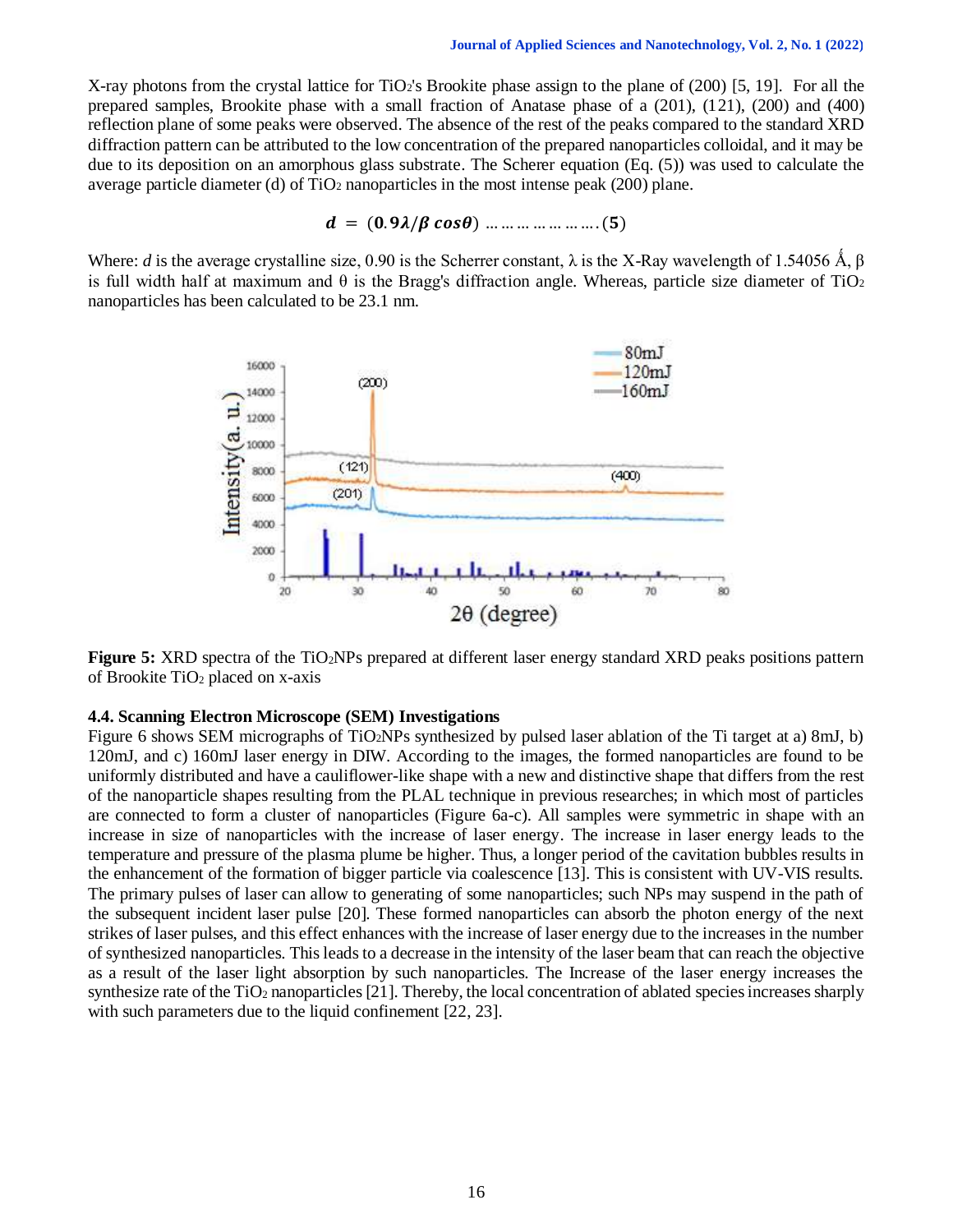

**Figure 6:** FE-SEM micrographs of TiO2NPs synthesised with laser energy of (a) 80 mJ, (b) 120mJ, and (c) 160mJ at 100 pulses.

# **5. Conclusion**

To summarize, we succeeded in preparing  $TiO<sub>2</sub>$  nanoparticles with characteristic crystal synthesis using a pulsed laser to ablate the submerged metal Ti target in deionized water (PLAL). Because of this technology, this method is simple, versatile, manageable, and less expensive. For the optical properties of NPs, the transmittance of the prepared TiO2NPs decreased in the UV spectrum region and increased in the visible spectrum region with the increase in laser energy. The energy band gap for TiO2NPs decreased from 3.89 to 3.7eV with the increase of laser energy from 80-160mJ, respectively. Also, the XRD analysis found the crystal structure of the as-prepared samples in a brookite phase. The nanoparticles have an identical cauliflower-like crystal shape, as shown in the SEM micrograph, and the amount of producing nanoparticles has increased with the increases in the laser energy.

# **Conflict of Interest:**

Declaration by authors that there is no conflict of interest.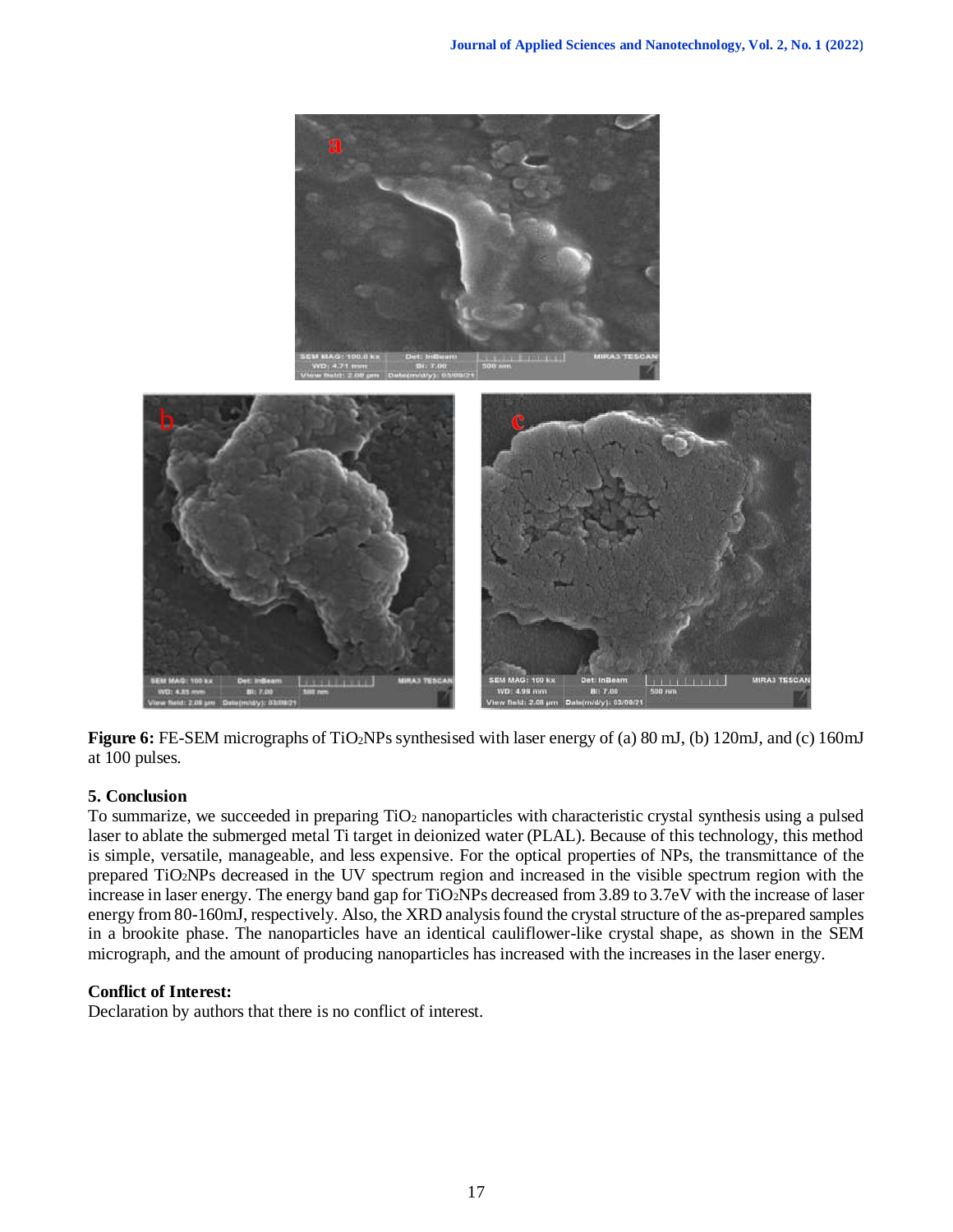### **References**

- [1] Boutinguiza, M., del Val, J., Riveiro, A., Lusquiños*, et al.,* "Synthesis of titanium oxide nanoparticles by ytterbium fiber laser ablation," *Physics Procedia*, vol. 41, p. 787-793, 2013.
- [2] Khashan, K S, Sulaiman, G M, Abdulameer, F A, *et al.,* ["Antibacterial Activity of TiO](javascript:void(0))<sup>2</sup> Nanoparticles Prepared [by One-Step Laser Ablation in Liquid,](javascript:void(0))" *Applied Sciences,* vol*.* 11, p.4623, 2021
- [3] Ali, N., Taha, A., Ahmed, D.S., ["Characterization of Treated Multi-Walled Carbon Nanotubes and](https://jasn.uotechnology.edu.iq/article_11636.html)  [Antibacterial Properties"](https://jasn.uotechnology.edu.iq/article_11636.html) *Journal of Applied Sciences and Nanotechnology*, vol.1, p.1-9, *2021,*
- [4] Aboud, K.H., Imran, N.J., Al-Jawad, S.M.H.," Structural, Optical and Morphological Properties Cadmium Sulfide Thin Films Prepared by Hydrothermal Method" *Journal of Applied Sciences and Nanotechnology*, vol.1, p.49-57, *2021.*
- [5] Solati, E., Aghazadeh, Z., & Dorranian, D, "Effects of Liquid Ablation Environment on the Characteristics of TiO<sup>2</sup> Nanoparticles," *Journal of Cluster Science*, vol.31, p. 1-9, 2020.
- [6] Zhu, T. and Gao, S.P., "The stability, electronic structure, and optical property of TiO<sup>2</sup> polymorphs," *The Journal of Physical Chemistry C*, vol. 118(21), p.11385-11396, 2014.
- [7] Aziz, W. J., Ali, S. Q., & Jassim, N. Z., "Production TiO2 Nanoparticles Using Laser Ablation in Ethanol," *Silicon*, vol.10(5), p.2101-2107,2018.
- [8] Singh, A., Vihinen, J., Frankberg, E., Hyvärinen, et al., "Effect of laser power on yield of TiO<sub>2</sub> nanoparticles synthesized by pulsed laser ablation in water," *Journal of Ceramic Science and Technology,* vol.8, p.39-43, 2017.
- [9] Zuñiga-Ibarra, V. A., Shaji, S., Krishnan, B., Johny, et *al.,* "Synthesis and characterization of black TiO2 nanoparticles by pulsed laser irradiation in liquid," *Applied Surface Science*, vol. 483, p.156-164, 2019.
- [10] N. Pashazadeh Kan, A. Najigivi\*, and A.H Sari.,"Synthesis and Characterization of TiO<sup>2</sup> Nanoparticles by Pulsed Laser Ablation in Water: Effect of SDS incorporation," *International Journal of Nanotechnology in Medicine & Engineering*, vol.5:5, p.2474-8811, 2020.
- [11] Singh, A., Vihinen, J., Frankberg, E., Hyvärinen, L., Honkanen, M., & Levänen, E., "Pulsed Laser Ablation-Induced Green Synthesis of TiO<sup>2</sup> Nanoparticles and Application of Novel Small Angle X-Ray Scattering Technique for Nanoparticle Size and Size Distribution Analysis," *Nanoscale research letters*, vol.11(1),p. 1-9, 2016.
- [12] Sadrolhosseini, Amir Reza, *et al.,* "Laser ablated titanium oxide nanoparticles in carbon quantum dots solution for detection of sugar using fluorescence spectroscopy," *Materials Research Express*, 2021.
- [13] Mahdieh, M.H. and Fattahi, B., "Size properties of colloidal nanoparticles produced by nanosecond pulsed laser ablation and studying the effects of liquid medium and laser fluence," *Applied Surface Science*, vol.329, p.47-57, 2015.
- [14] R. K. Swarnkar, S. C. Singh and R. Gopal, "Effect of Aging on Copper Nanoparticles Synthesized by Pulsed Laser Ablation in Water: Structural and Optical Characterizations", *Bulletin of Materials Science*, Vol. 34, No. 7, p. 1363-1369,2011.
- [15] C. Sima, C. Viespe, C. Grigoriu, G. Prodan and V. Ciupina, "Production of Oxide Nanoparticles by Pulsed Laser Ablation," *Journal of Optoelectronics and Advanced Materials*, Vol. 10, No. 10, p. 2631 – 2636, 2008.
- [16] AL-Mosawi, B. T. S., "The use of laser ablation technique for the synthesis of titanium dioxide nanoparticles synergistic with sulfamethoxazole to prepare an anti-corrosion surface coating for mild steel and study of refraction and absorption," International Journal of Corrosion and Scale Inhibition, vol.9(3), p.1025-1036, 2020.
- [17] Thamir, A. D., Haider, A. J., & Ali, G. A., "Preparation of NanostructureTiO<sub>2</sub> at Different Temperatures by Pulsed Laser Deposition as Solar Cell," *Journal of Engineering Technology*, vol.34, p.193-204. 2016.
- [18] Khashan, K. S., ["Synthesis, structure and optical properties of CdS nanoparticles prepared by chemical](javascript:void(0))  [method,](javascript:void(0))" *Journal of Engineering Technology* 31, 39, 2013.
- [19] Andrade-Guel, M., Díaz-Jiménez, L., Cortés-Hernández, D. et *al*,"Microwave assisted sol–gel synthesis of titanium dioxide using hydrochloric and acetic acid as catalysts," *Boletín de la Sociedad Española de Cerámica y Vidrio,* vol.58(4), p.171-177, 2019.
- [20] Al-Kinani, M.A., Haider, A.J. and Al-Musawi, S., "Study the Effect of Laser Wavelength on Polymeric Metallic Nanocarrier Synthesis for Curcumin Delivery in Prostate Cancer Therapy: In Vitro Study," *Journal of Applied Sciences and Nanotechnology,* Vol.1, No.1, p. 43-50 2021.
- [21] Khashan, K. S., Hadi, A., Mahdi, M., Hamid, M.K., ["Nanosecond pulse laser preparation of InZnO \(IZO\)](https://scholar.google.com/citations?view_op=view_citation&hl=en&user=meG5wgMAAAAJ&citation_for_view=meG5wgMAAAAJ:OR75R8vi5nAC)